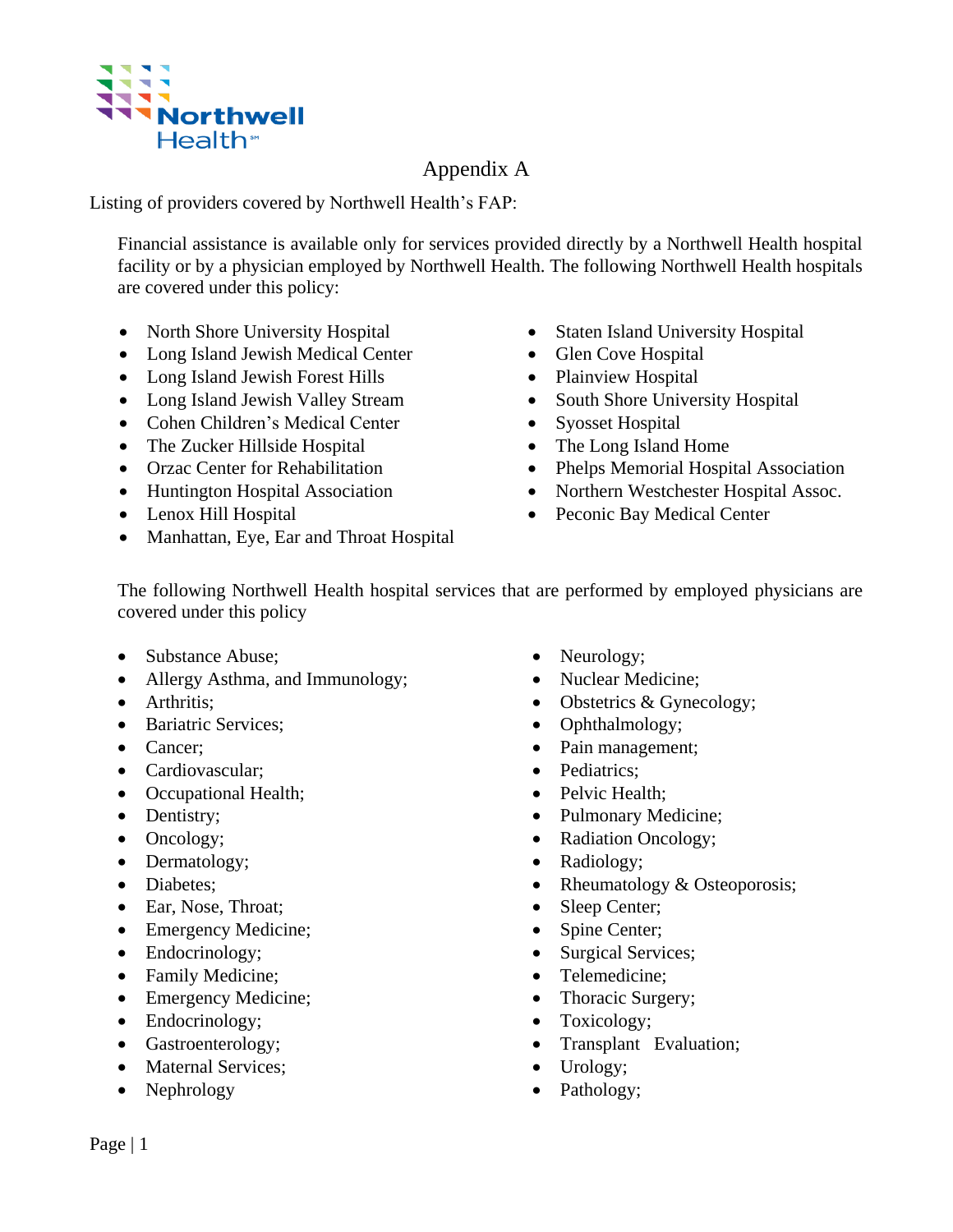

In addition, the following Northwell Health related organizations also adhere to the Northwell Health FAP:

- Anesthesia Management Services, LLC
- Brightwaters Gynecology, PC
- Brooklyn Ambulatory Care, PC
- Brooklyn Ambulatory Services, LLC
- Carnegie Cardiovascular, PC
- Community Drive Surgery, PC
- DHCH, LLC
- Endo Group, LLC
- Endoscopy Center of Long Island
- Greenwich Village Ambulatory Surgery Center, LLC
- Krasnoff Consultative Services, LLC
- Lakeville Surgery, PC
- Lenox Hill Hospital Medical, PC
- Lenox Hill Pathology, PC
- Lenox Otolaryngology Head & Neck Surgery, PC
- Lynbrook SC, LLC
- Marcus Avenue Medical, PC
- Medical Care of Queens, PC
- Melville SC, LLC
- North Shore LIJ Cardiovascular Medicine PC
- North Shore LIJ Occupational Medicine PC
- North Shore Medical Accelerator, PC
- North Shore-LIJ Anesthesiology, PC
- North Shore-LIJ Cardiology @ Deer Park, PC
- North Shore-LIJ Clinical Integration Network IPA, LLC
- North Shore-LIJ Heart Surgery, PC
- North Shore-LIJ Internal Medicine at Lynbrook, PC
- North Shore-LIJ Internal Medicine at New Hyde Park, PC
- North Shore-LIJ Internal Medicine, PC
- North Shore-LIJ Medical Group at Huntington, PC
- North Shore-LIJ Medical Group at North Nassau, PC
- North Shore-LIJ Medical Group at Syosset, PC
- North Shore-LIJ Medical Group Urgent Medical Care, PC
- North Shore-LIJ Medical Group, PC
- North Shore-LIJ Medical, PC
- North Shore-LIJ OB-GYN at Garden City, PC
- North Shore-LIJ OB-GYN at New Hyde Park, PC